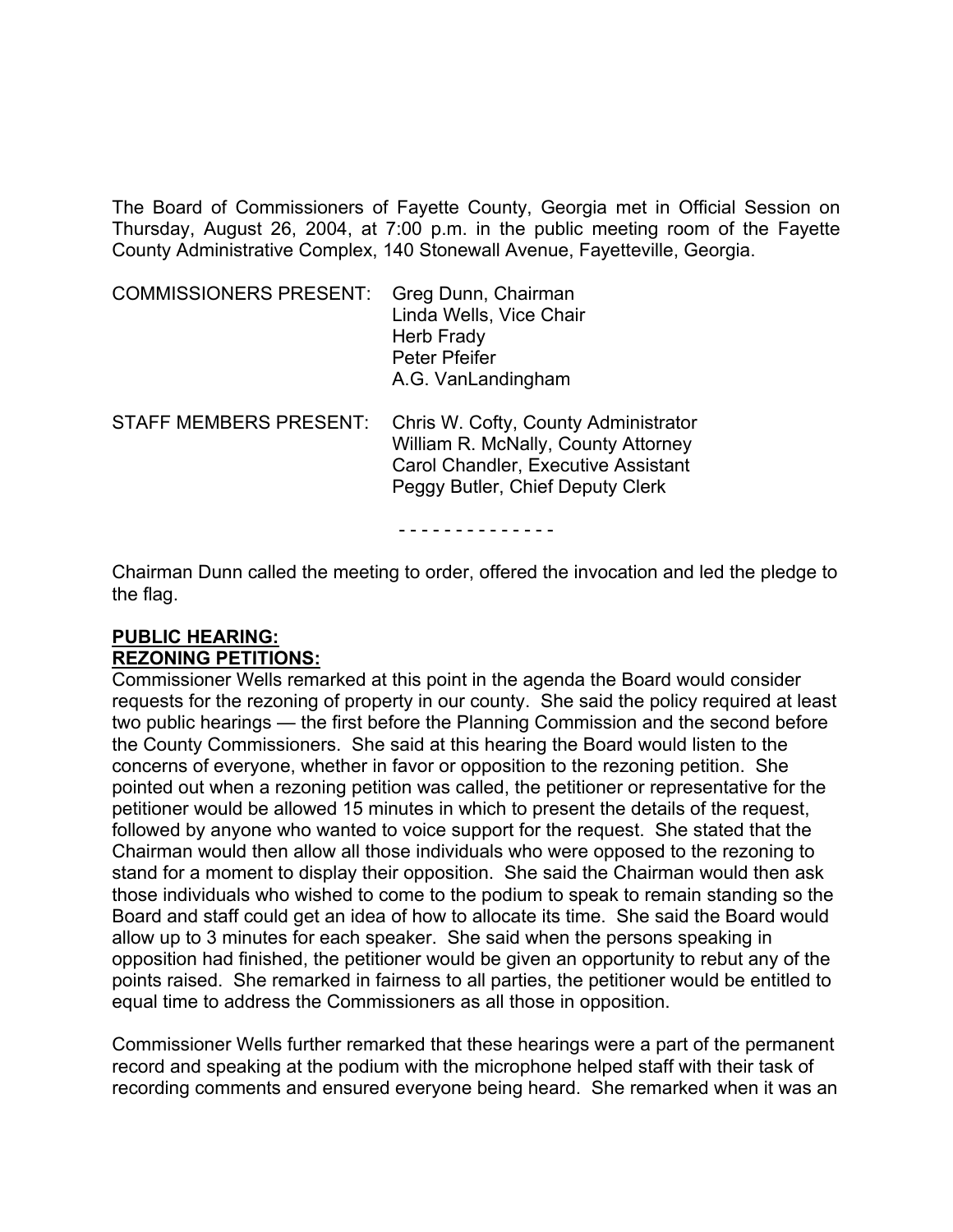individual's turn to speak that they come to the podium, state their name and address and direct their comments to the Board only. She asked that after individuals speak that they sign the sheet that would be provided by the Marshal in order for names to be spelled correctly for the record.

Commissioner Wells stated that the Board wanted to hear from everyone who had something to say and they would pay close attention to each point raised. She said it would not be necessary for the same point to be raised over and over. She thanked everyone for their participation and announced that the Zoning Administrator would begin introducing each request in the order they appeared on tonight's agenda.

#### **PETITION NO. 1130-04**

Zoning Director, Aaron Wheeler read Petition No. 1130-04, ARC Enterprises, Owners, and Scarbrough & Rolader Development, Agents, request to rezone 26.593 acres from R-70 to develop 12 single-family dwelling lots. This property is located in Land Lot 21 of the 7<sup>th</sup> District and fronts on Eastin Road and Sandy Creek Road.

Donna Black, represented Scarbrough & Rolader Development. stated they were proposing a twelve lot subdivision on 26 acres on Sandy Creek Road between Eastin Road and Flat Creek Trail. She said the property was currently zoned R-70 which allowed for 2 acre lots and they were requesting a change in the zoning from R-70 to Conservation Subdivision with twelve lots and over ten acres of open space which was about 40% of the site. She said approval of this request would result in no increase in density from the existing R-70 zoning. She said the site was surrounded by properties currently zoned R-70 and was in keeping in character of the area and land-use plan. Ms. Black said the purpose of the revision was to create open space within a small subdivision while providing one acre lots.

Ms. Black said approval of the conservation subdivision would benefit the county in several ways. She said it would decrease the acreage to be cleared for subdivision and home construction, reduce the amount of impervious surface by shortening the street, decrease the quantity of run-off, and by decreasing the amount of road way and utilities there would be less maintenance for the County in the future. She said the open space had been arranged to provide a set back and a buffer from the adjacent properties. She said the property was on County water and the Water Department had confirmed that there was sufficient capacity to serve the site. She said the Health Department had found the soil to be acceptable for septic.

Ms. Black said staff had recommended the property for approval with two conditions being; 1) an additional ten foot of right-of-way along Sandy Creek; and 2)that no lots had direct access to Sandy Creek Road. She said they were agreeable to both of these conditions.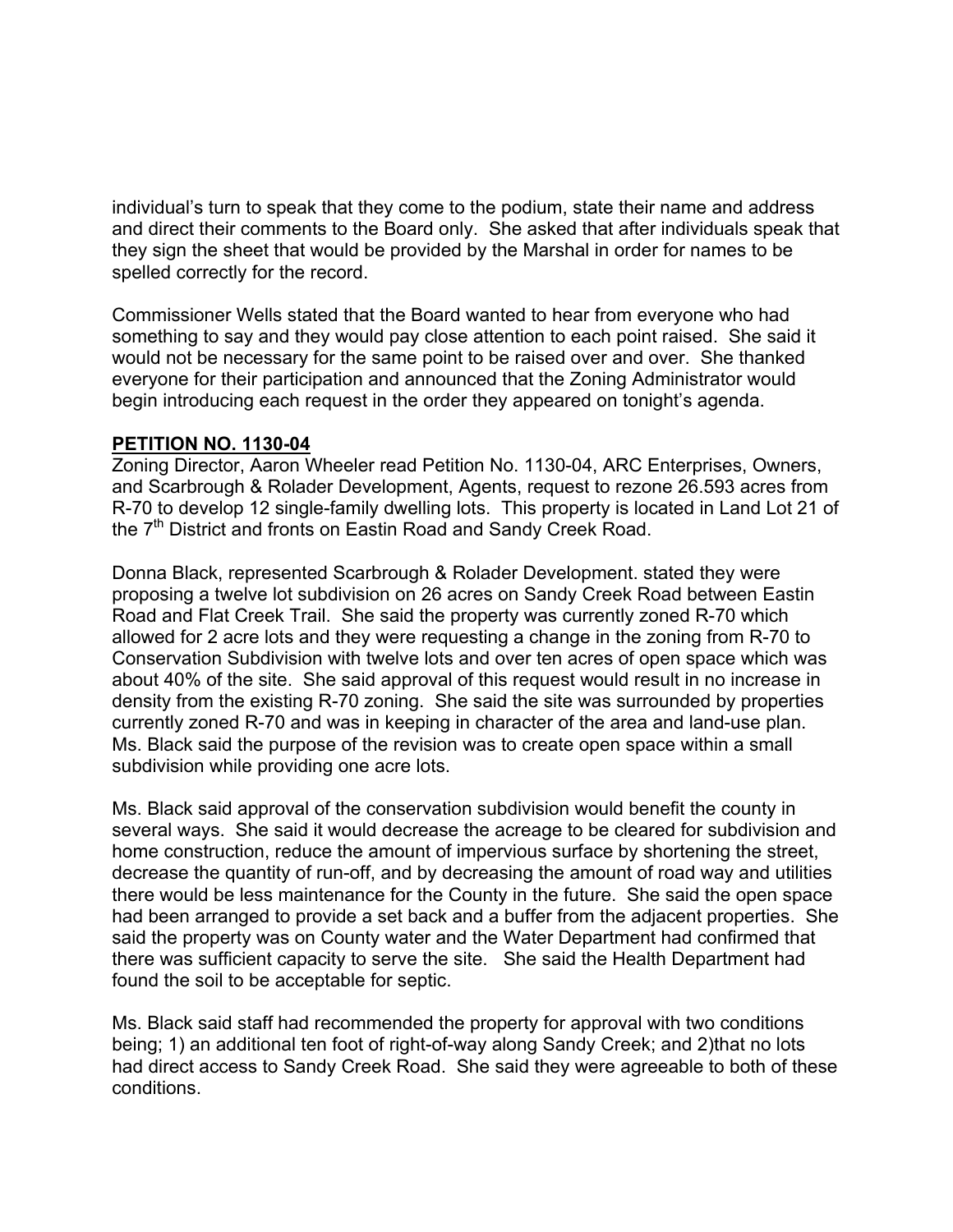Chairman Dunn asked if there was anyone who wished to speak in opposition of the rezoning. No one spoke. He then asked if there was anyone who wished to speak in favor of the rezoning. No one spoke.

Motion was made Commissioner Wells to approve Petition No. 1130-04 as presented with the two recommended conditions. Motion was seconded by Commissioner Frady.

Commissioner Pfeifer commented that this rezoning did exactly what a conservation was suppose to do.

Chairman Dunn said this rezoning did not add any more school children or traffic. He said this also gave us more green space in the County. He said this was exactly what they intended when they changed this zoning.

Motion carried 5-0. A copy of the recommended conditions, staff analysis and investigation, identified as "Attachment No. 1", follows these minutes and is made an official part hereof. A cop of the Ordinance and Resolution, identified as "Attachment No. 2", follows these minutes and is made an official part hereof.

### **PROPOSED AMENDMENTS TO THE ZONING ORDINANCE REGARDING ARTICLE III**

Aaron Wheeler read the consideration of proposed amendments to the Fayette County Zoning Ordinance regarding Article III. Definitions, Section 3-46. Financial Institution. Mr. Wheeler said the Planning Commissioner determined that as with other businesses that in handling financial transactions beyond their normal scope, that the term "bank" was limiting and they wanted to go with the term financial institution. He said this was a definition that encompassed all the different types of uses under one umbrella.

Chairman Dunn asked if there was anyone who wished to speak in favor of against this proposed change. No one spoke in favor or against.

Motion was made by Commissioner Frady to approve Section 3-46 as presented. Motion was seconded by Commissioner Wells. Motion carried 5-0. A copy of the amendments, identified as "Attachment No. 3", follows these minutes and is made an official part hereof.

### **PROPOSED AMENDMENTS TO THE FAYETTE COUNTY ZONING ORDINANCE REGARDING ARTICLE VI.**

Aaron Wheeler read the consideration of proposed amendments to the Fayette County Zoning Ordinance regarding Article VI. District Use Requirements, Section 6-24. C-S, Conservation Subdivision, A. Purpose. He said this was a clarification of an item in the Zoning Ordinance. He said the land use designations were proposed to be changed on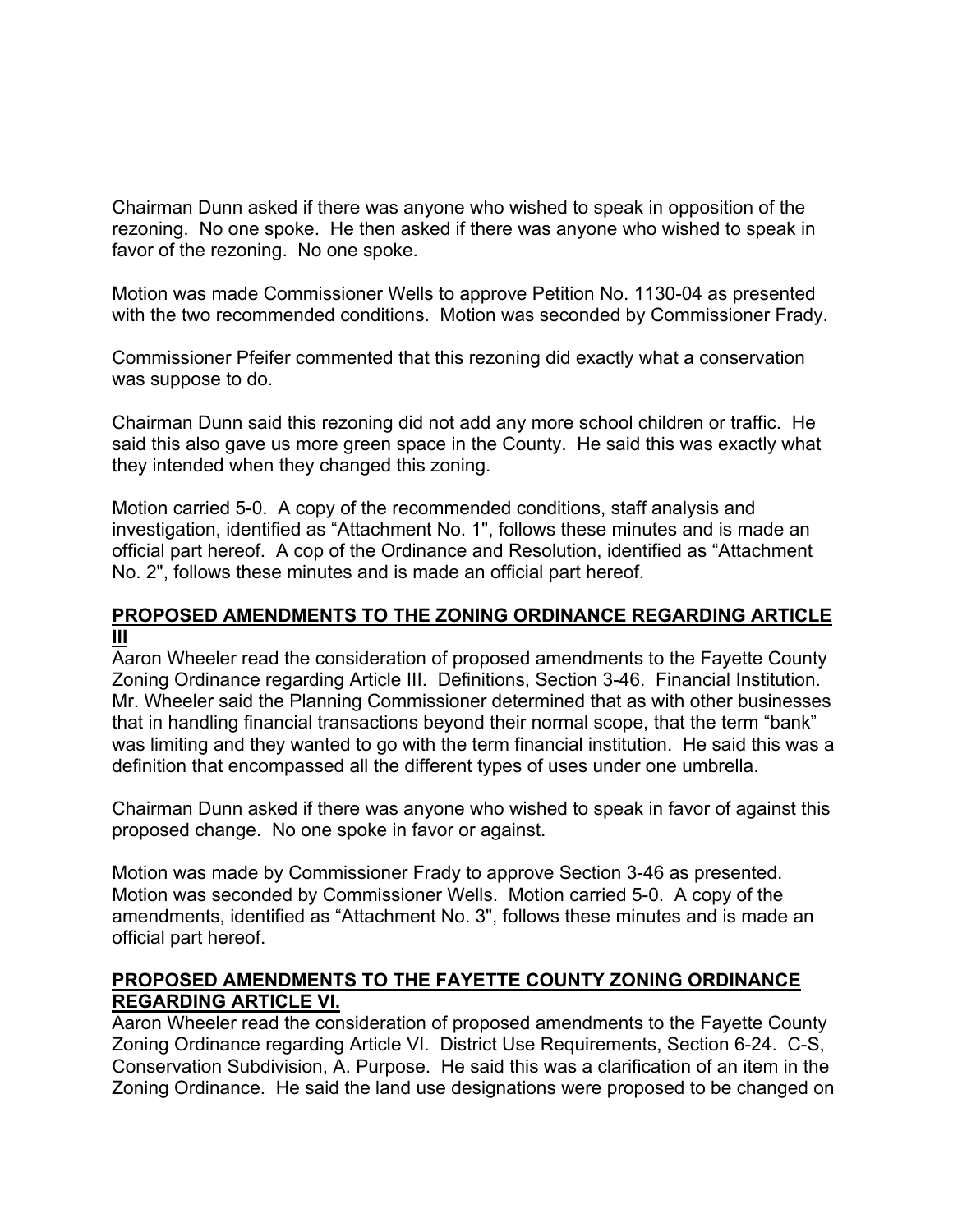October 23, 2003 and approved on April 22, 2004. He said the zoning ordinance was not changed to reflect the current land use designations in the approved Fayette County land use plan. He said, for example, the name low density agricultural no longer existed, it was now called rural residential. He said this was an item clarification, making everything agree.

Chairman Dunn asked if there was anyone who wished to speak in favor or against this proposed change. No one spoke in favor or against.

Commissioner VanLandingham said he was having difficulty with this one. He said he understood what was being done, but he was not sure it was being done in the right way. He said we were changing the ordinance to fit the land use. He said the change that was presented would limit the placement of conservation subdivisions in parts of the County that we could use them.

Commissioner Wells said she did not see this as changing anything except terminology.

Commissioner Frady said it was eliminating the 2 to 5 acres wording. He said he thought they should change the land use plan and leave the ordinance. He said it was easier to change the land use plan than an ordinance.

Chris Venice, Director of Planning, said the one category that was amended back when they looked at the land use plan was the low density agricultural category that Commissioner Frady referred to. She said that was a density of a minimum of two acres to a minimum of five acres. She said when the land use plan was revised, they changed that category to rural residential and changed the density from two to five acres to two to three acres to tighten up the densities that were allowed in that area. She said the only change to be made now was to say that conservation subdivision could be considered in two land use categories, the rural residential which was two to three, and the low density residential which was one to two acres. She said they would not be interested in having a conservation subdivision in the minimum five acre area because they were not encouraging one acre lots it that area in the land use plan.

Motion was made by Commissioner Wells to adopt the changes in Article VI, Section 6- 24 District Use Requirements. Motion was seconded by Commissioner Pfeifer. Motion carried 5-0. A copy of these amendments, identified as "Attachment No. 4", follows these minutes and is made an official part hereof.

## **PROPOSED AMENDMENTS TO THE FAYETTE COUNTY ZONING ORDINANCE REGARDING ARTICLE VII.**

Zoning Coordinator Aaron Wheeler read the consideration of proposed amendments to the Fayette County Zoning Ordinance regarding Article VII, Conditional Uses, Exceptions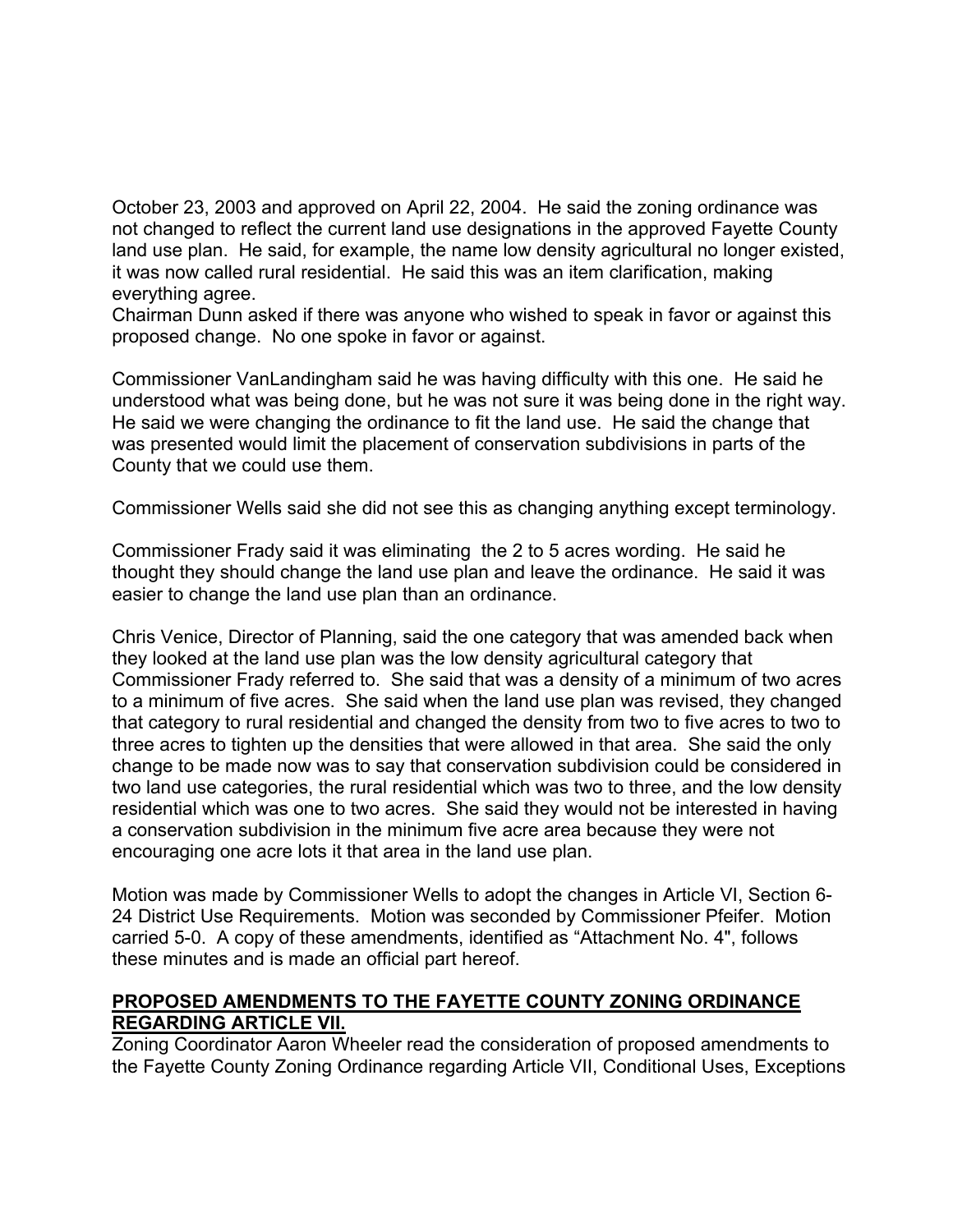and Modifications, Section 7-7, Commercial Development Standards. He said the need for this amendment was discovered while they were working on the overlay zone amendments passed at the July 22 meeting. He said the idea was to make standards that would lend themselves to a larger commercial development while maintaining the residential character

of State Road 54 overlay corridor. He said with the amount of land in question currently fell under the hospital district area, which is land used for O&I and was exempted from the overlay zone. He said the idea at this point was to have the current residential look even with the possibility of larger development that could go on these 45 acres. He said currently that look would have to be exactly like the look of the hospital.

Chairman Dunn said this would accommodate more medically oriented businesses to be near the hospital.

Chairman Dunn asked if there was anyone who wished to speak in favor of against this proposed change. No one spoke in favor or against.

Commissioner Frady said he talked to Mr. Wheeler today about the item stating that there should be no more than two drive-thru lanes. He said he did not know anyone who had two drive-thru lanes except the new McDonalds. He said that was dangerous because they had to merge into the left lane to get to the window to pay. He said he knew some banks had four drive-thrus. He said Aaron associated the idea with the one drive way that would fan out into four lanes. He said they needed to change the verbiage because it was actually saying you could have two drive-thrus which meant you could have one at the window and three more. He said we were using the verbiage of two drive-thrus.

Mr. Wheeler said they had banks called out on it before and were instructed that doing that would discriminate any other business except for a bank. He said it was also brought up that drug stores had a pick up window lane and they had a drop off window lane and that was why they did two. He said technically a bank would have only one driv-thru but offered multiple services in that drive-thru because it had one drive-thru entrance and one drive-thru exit which made it one drive-thru lane.

Mr. Wheeler said a bank could only have one drive-thru lane but they could spread out and offer different bays but it was still just one lane. He said that was because you entered in one lane and exited thru one lane.

County Attorney Bill McNally suggested that this information be deleted. He said in a restaurant there would not be more than two windows and one driveway. He said with a bank he had seen as many as four where they fanned out with machines. He said he did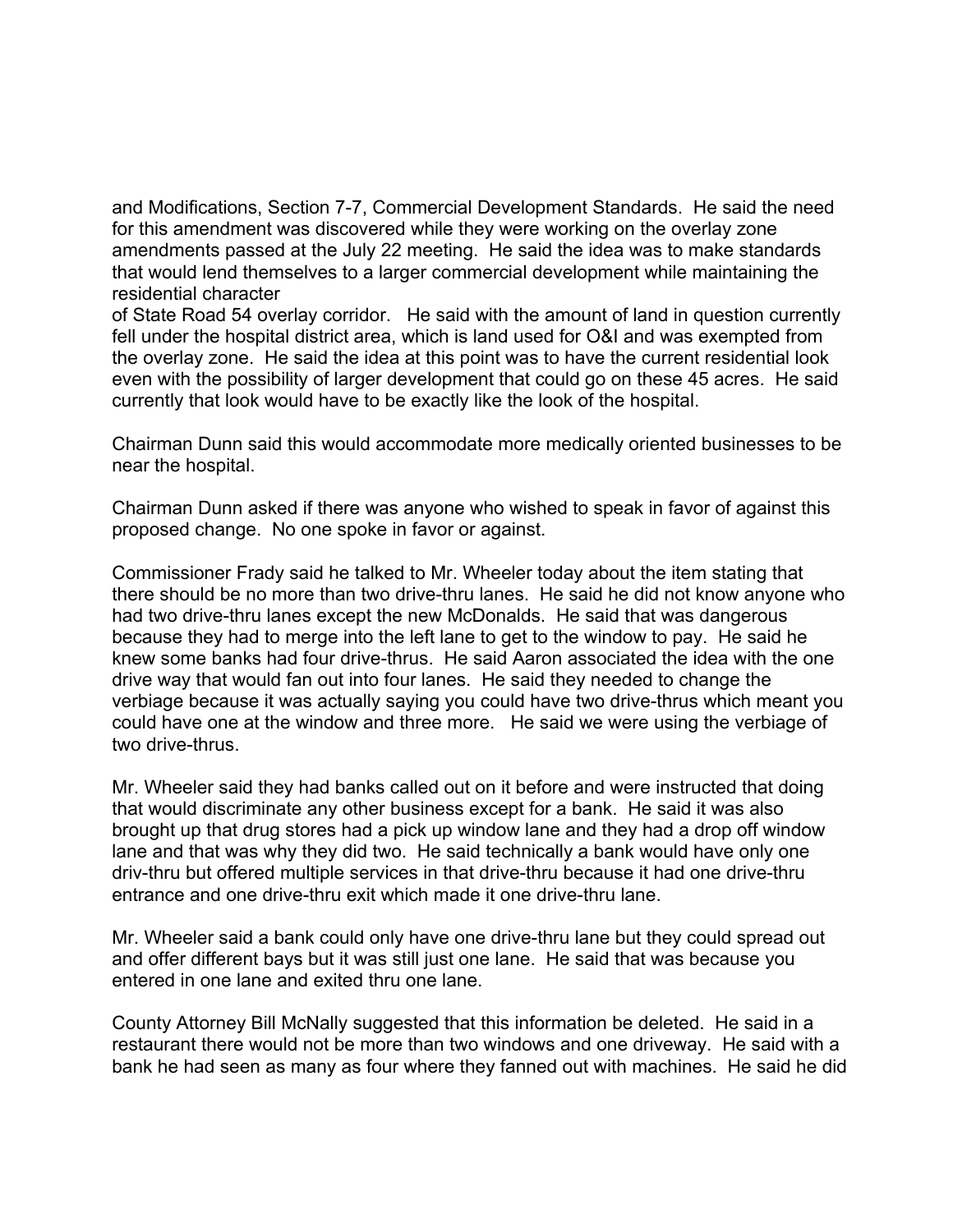not see why in this instance the number of drive-thru lanes had to be limited. He said let the business decide what it needed.

Motion was made by Commissioner Wells to adopt Article VII, Conditional Usages, Section7-7 with the exclusion of defining how many lanes one can have in the drive-thru. Motion was seconded by Commissioner Frady. Motion carried 5-0. A copy of these amendments, identified as "Attachment No. 5", follows these minutes and is made an official part hereof.

# **LIQUOR BY THE DRINK ORDINANCE**:

County Attorney Bill McNally stated he had given each Commissioner a sheet of questions to answer which would be included in the base ordinance. He said the first thing was to choose a fee for the on premise consumption. The state law provided that there was no limit for beer, no limit for wine, and a \$5,000 limit for distilled spirits. He said currently \$750 was being charged for beer and wine total. He said \$150 was charged at the time an application was made and this amount was credited towards the fee if the application was approved. He asked again what the Board wanted to charge for the distilled spirits addition to the existing licenses if the people qualified.

Chairman Dunn said the proposed ordinance had a proposal for \$1,250. Attorney McNally said there could have been a blank line there. He said that was not a suggestion.

Attorney McNally said the city of Peachtree City charged \$4,500 for the three and the city of Fayetteville charged \$7,000 for the fee. Chairman Dunn said Tyrone charged \$5,000.

Commissioner Frady said he would be satisfied with \$5,000 for all three. Commissioner VanLandingham said that sounded like a good figure.

Chairman Dunn said he would be satisfied with a lot less. He said it was the same amount of work that had to be done.

Commissioner Wells said they were basically just generating revenue on the backs of their businesses.

Motion was made by Commissioner Frady to charge \$5,000 license fee for beer, wine and liquor. Motion was seconded by Commissioner VanLandingham.

Chairman Dunn asked if there was anyone who wished to speak in favor of against the charge for the liquor by the drink license fee. No one spoke in favor or against.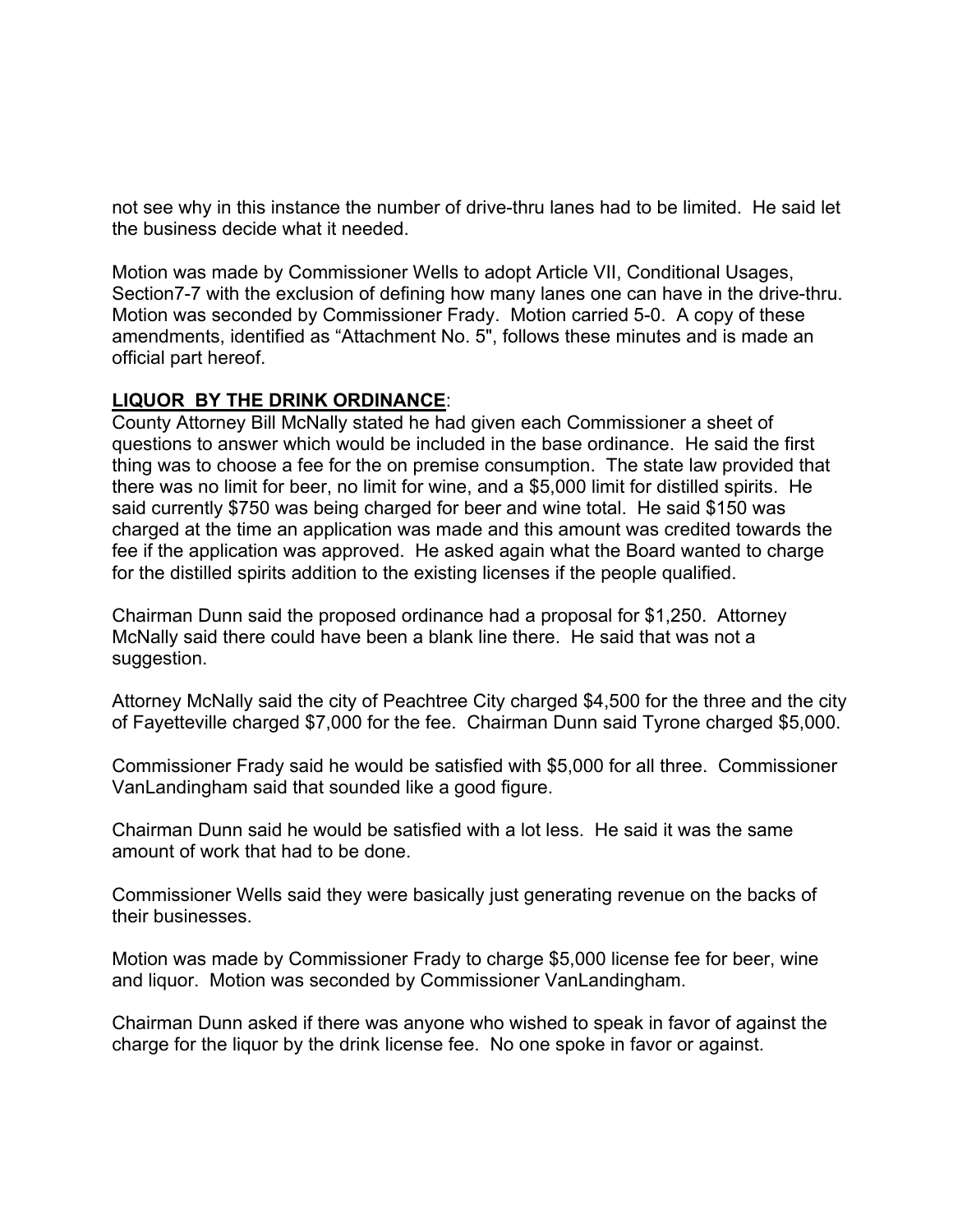Commissioner Wells said she had a problem charging what they could charge just because they could. She said there was not an increase in oversight, paperwork, etc. and they appeared greedy and just trying to get all the money they possibly could.

Commissioner Frady said they were charging less than some and more than some.

Chairman Dunn said they were adding one classification of alcohol and he could see a little bit more of an administrative burden but not very much. He said he did not think it hurt sometime to be business friendly. He said he was satisfied with charging the \$1,250 as suggested.

Motion failed 2-3 with Chairman Dunn, Commissioner Wells and Commissioner Pfeifer voting in opposition.

Motion was made by Commissioner Wells to charge \$1,500 for the license fee for beer, wine and liquor. Motion was seconded by Commissioner Pfeifer. Motion carried 3-2 with Commissioner Frady and Commissioner VanLandingham voting in opposition.

Attorney McNally said on the current ordinance, which controlled the beer and wine, one half of the fee was charged for the second half of the year and was that what the Board wanted to do in this situation? He asked for the remainder of 2004 did the Board want one half of that fee charged, the fee prorated, or to charge the full fee.

Commissioner VanLandingham said he felt that to charge one-half when one-half year was passed was wrong. He said he thought it should be prorated.

Motion was made by Commissioner VanLandingham to prorate for the remainder of 2004 and to amend the old ordinance to read prorated by month the cost of the license fee. Motion was seconded by Commissioner Pfeifer.

Chairman Dunn asked if there was anyone who wished to speak in favor of against the proration of the license fee. No one spoke in favor or against.

Motion carried 5-0.

Attorney McNally said the current ordinance called for the hours of operation to be 9:00 a.m. to 11:55 p.m., Monday through Saturday, with no sales on Sunday or Christmas Day. He asked the Board if they wanted to authorize sales on Christmas Day in the new ordinance.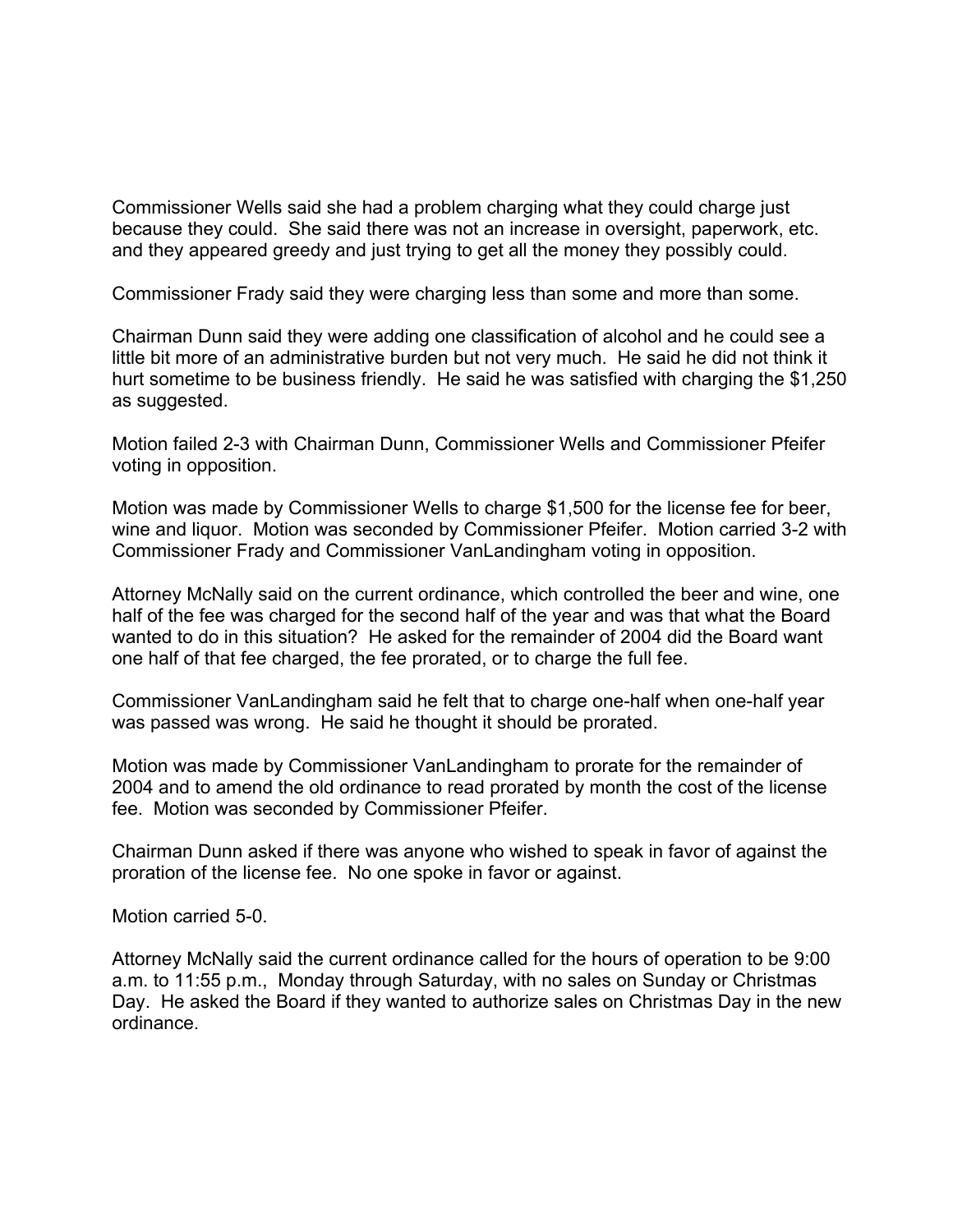Motion was made by Commissioner VanLandingham to leave the ordinance as is in regards to no beer, wine or liquor sales on Christmas Day. Motion was seconded by Commissioner Wells.

Chairman Dunn asked if there was anyone who wished to speak in favor of against no sale of beer, wine or liquor on Christmas Day. No one spoke in favor or against.

Motion carried 5-0.

Attorney McNally said the law provided allowance of sales to occur as late as 2:55 a.m. on Sunday. He said Peachtree City permitted sales until 1:00 a.m. Sunday if it followed New Year's Eve. He asked the Board if they wanted to limited the time of sales and if they wanted to permit sales on Sunday only if it followed New Year's Eve?

Commissioner VanLandingham said he was saying no to staying open until 2:55 a.m.

Chairman Dunn said if you were having a party on New Year's Eve the celebration did not stop when the ball came down, it continued for a little while. He said he would not have a problem with adding an hour or two to that one day a year.

Commissioner Wells said she was torn on this one because if someone paid enough money to go to one of these parties and wanted to stay until 1:00 a.m. she did not have a problem with that. She said 2:55 a.m. was extending it further than she was comfortable with.

Commissioner Frady asked if they were going allow the establishment to sell someone 5 drinks at 11:55 a.m. and let them sit there and drink them.

Commissioner VanLandingham said if the time was extended to 2:55 a.m. the drinking would go on until 4:00 a.m. He said if it was cut off at 11:55 p.m. across the board then there would not be a problem with anyone interpreting or not knowing.

Commissioner Wells said the only exception they were talking about was when New Year's Eve fell on a Saturday.

Commissioner VanLandingham said that went into Sunday and he had a definite problem with that.

Motion was made by Commissioner VanLandingham to stop sales at 11:55 p.m. no matter what date. Motion was seconded b Commissioner Pfeifer.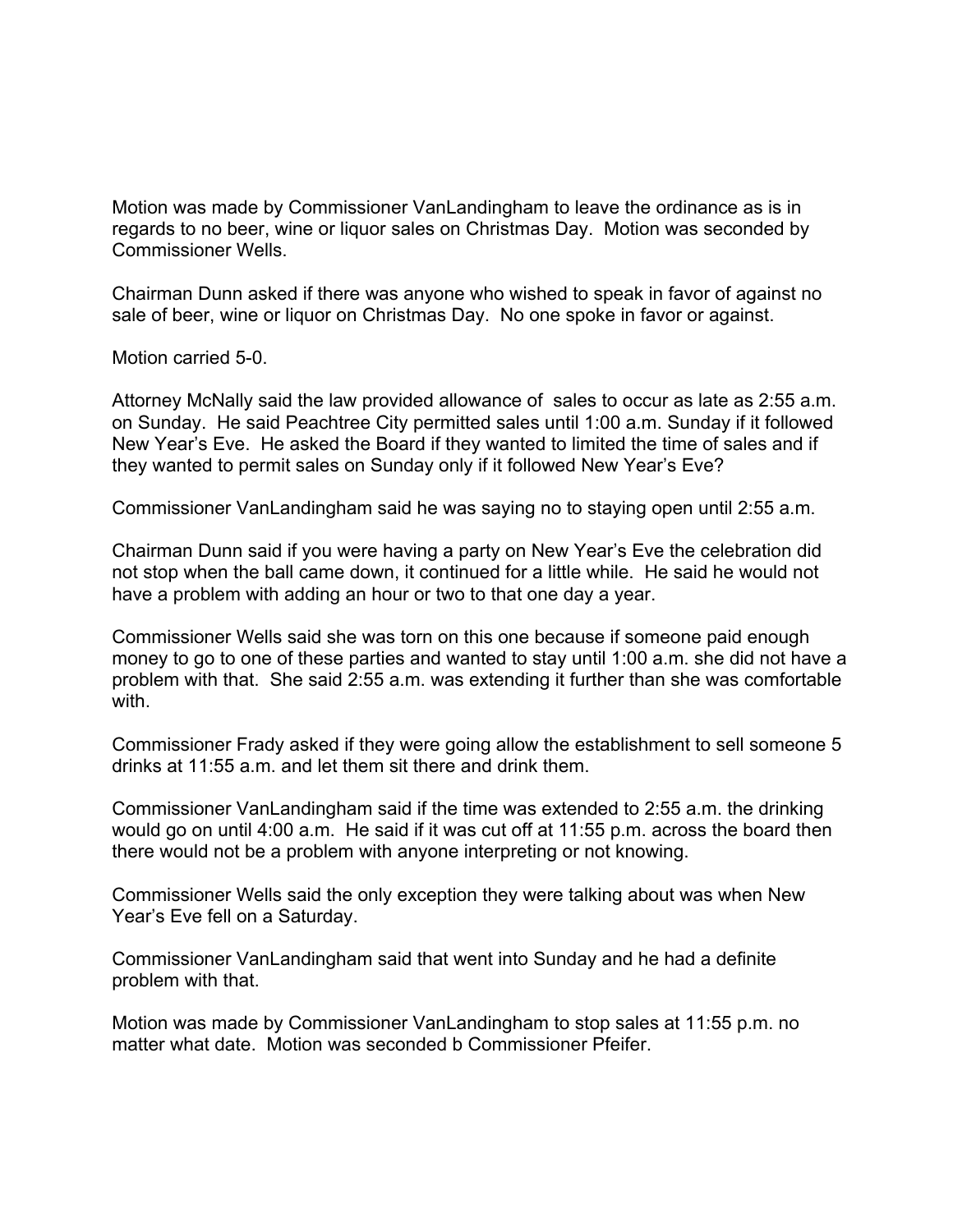Chairman Dunn asked if there was anyone who wished to speak in favor of against the time to stop sales. No one spoke in favor or against.

Motion failed 3-2 with Commissioner Dunn, Commissioner Frady and Commissioner Wells voting in opposition.

Motion was made by Commissioner Wells that on the rare times that New Year's Eve fell on a Saturday that the current hours of operation will go until 1:00 a.m. Motion was seconded by Chairman Dunn. Motion carried 4-1 with Commissioner VanLandingham voting in opposition.

Attorney McNally said he wanted to clarify where the Board stood at this point. He said normally the businesses would close at 11:55 p.m. Monday through Saturday, however, on the Saturday which would precede New Year's Day the business could remain open until 1:00 a.m.

Commissioner Wells clarified that was the bar that closed the establishment did not have to close. Attorney McNally said that was correct.

Attorney McNally said the next question was Sunday sales. He said Sunday sales were permitted in the state of Georgia only by a special referendum that would allow the sales to be made on Sunday. He said otherwise Sunday sales were excluded. He said the law the citizens passed did not permit sales on Sunday. He said if they wanted that, it would have to be another referendum question.

Chairman Dunn said it was too late to put a referendum on the November election.

Chairman Dunn asked if anyone wished to speak in favor or opposition of Sunday sales. No one spoke in opposition.

John Boykin stated he was the CEO of Wyatt Golf Enterprises which operated the Palmer Course at Starr's Mill. He stated that when he and the representatives of Old Mill Steakhouse and The Italian Oven asked that the referendum be put on the summer vote they specifically requested in all of their documentation, along with a copy of Peachtree City's version of the ordinance, that Sunday sales be included. He said it was his impression that Sunday sales was a part of this presentation and the vote last July included that. He said at no point was it ever communicated to him that it was not a part of the package. He said it was a tremendous disadvantage to his golf course to not be able to have Sunday sales. He said the weekend provided more opportunity for people to play at the golf course. He said when they could not have a beer or a glass of wine after a completion of a round of gold they did not want to play golf at his course.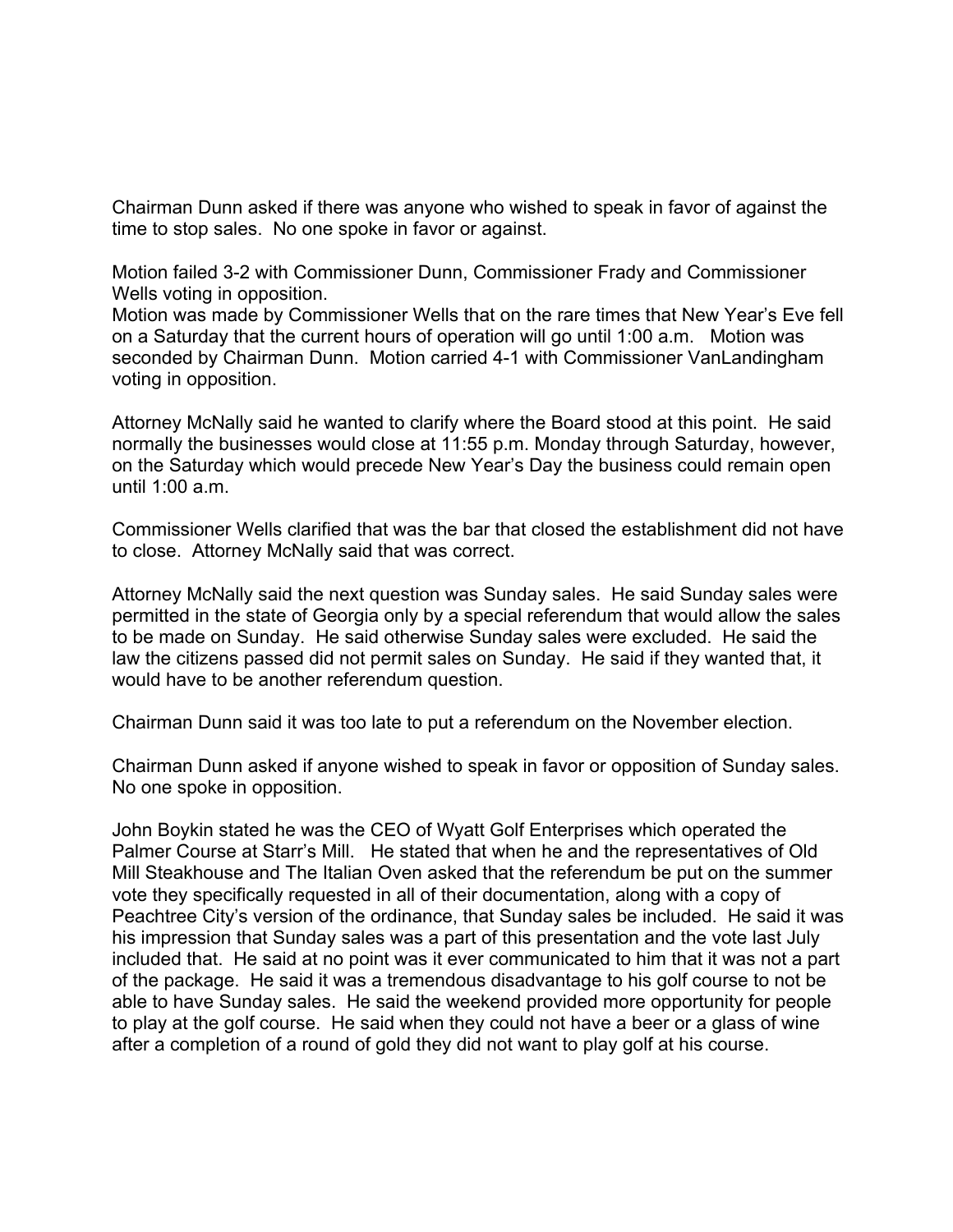Commissioner Wells said in response to Mr. Boykin's comments that she also did not understand that they had to have a second referendum to sale liquor on Sundays.

Chairman Dunn said he was not aware of the fact that a separate referendum was needed for Sunday sales.

Mr. Boykin said he knew there were two options to have the liquor by the drink ordinance written and put into law. He said one option was for the County Commissioners to vote to put it on a referendum. He said another option was to petition it to be put on. He said he understood there was an option that the County Commissioners as a group could vote this into law.

Chairman Dunn replied that was incorrect. He said they could not vote the ordinance into law. He said it was one of the few areas in Georgia law that they could not do.

Commissioner Frady said they could approve beer and wine but they could not approve liquor.

Attorney McNally said that was correct. He said the only way Sunday sales could be had was to have a separate referendum question. He said if it had been put on the last referendum it would have to have been two separate questions.

Mr. Boykin asked why when that was a specific request when their information was submitted was this not addressed until tonight.

Chairman Dunn said two of the commissioners had stated they were not aware that there was a dichotomy.

Attorney McNally wanted to clarify for the ordinance that the Finance Department now collected all taxes. He said he was assuming the Board wanted that to continue.

Motion was made by Commissioner VanLandingham for the Finance Department to collect the excise taxes and returns regarding this ordinance. Motion was seconded by Commissioner Wells.

Chairman Dunn asked if there was anyone who wished to speak in favor or opposition of the Finance Department collecting the excise taxes and returns. No one spoke in favor or opposition.

Motion carried 5-0.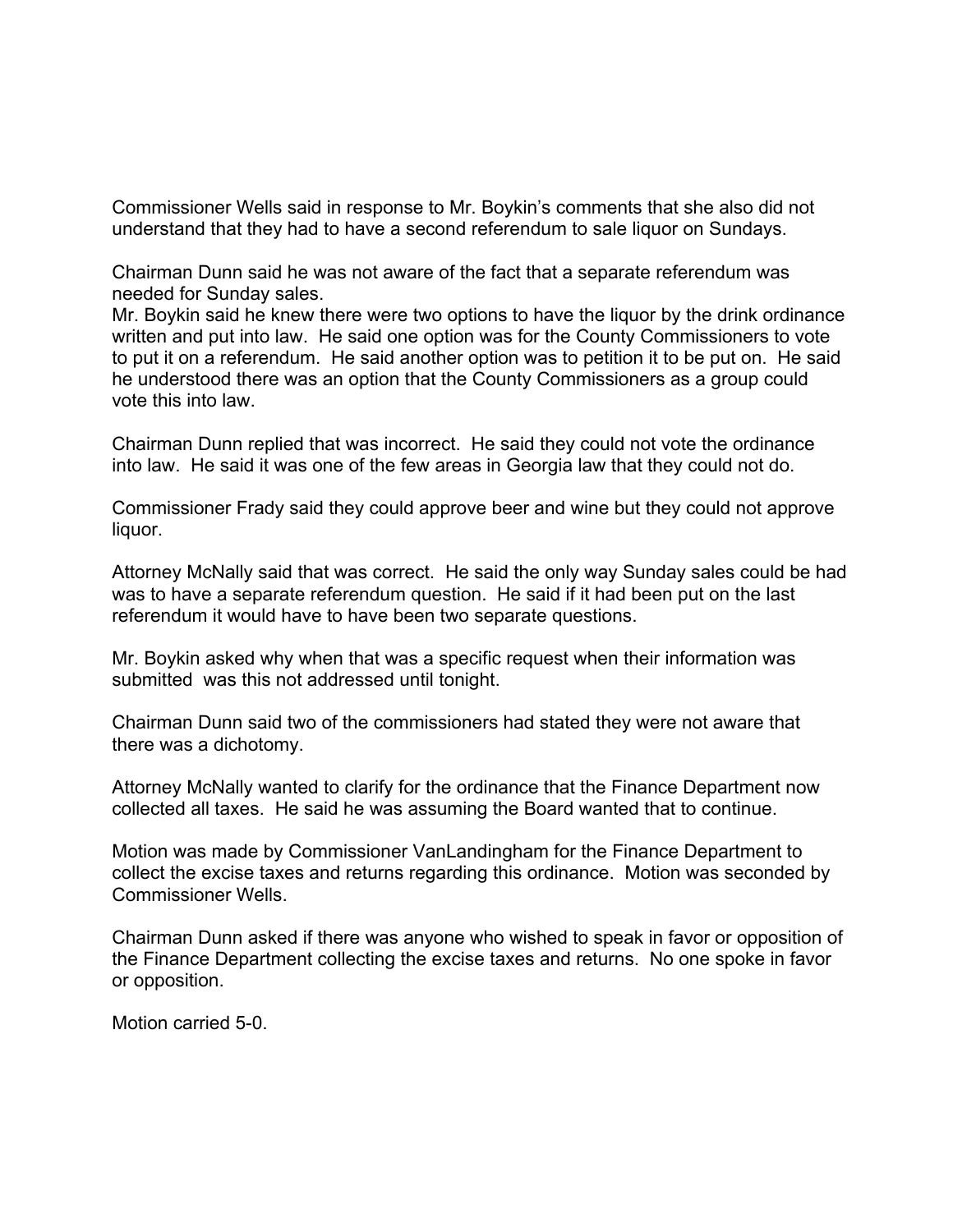Attorney McNally said the state, within the last year or two, had increased the percent of alcohol from 6% to 14%. He said this was something that had to be put in the ordinance. He said the current beer and wine ordinance limited the sales to 6% beer now and he though most of the grocery stores were selling 14% as well. He said he thought the Board would want to bring both ordinances up to state standards and comply with the 14% limitations.

Commissioner Pfeifer asked that instead of specifying a percentage could the ordinance state the percentage be what the state allowed.

Attorney McNally said that they could.

Motion was made by Commissioner Wells to change both ordinances to allow the alcohol content of a malt beverage to be 14%. Motion was seconded by Commissioner Pfeifer.

Chairman Dunn asked if there was anyone who wished to speak in favor or against the percentage of alcohol in the beer. No one spoke in favor or against this.

Attorney McNally said this included beer by the drink and packaged sales.

Motion carried 5-0.

Attorney McNally asked on those locations where background checks had already been done on the beer and wine licenses could those background checks be incorporated into the distilled spirits?

Chairman Dunn asked if there was anyone who wished to speak in favor or against the background checks and licenses. No one spoke in favor or against this.

Motion was made by Commissioner Wells, seconded by Commissioner Frady, for background checks be incorporated into distilled spirits license.

Motion carried 5-0.

Attorney McNally said there was currently charged a 3% excise tax on current sales and did the Board want to continue the same tax.

Motion was made by Commissioner Frady, seconded by Commissioner Wells, to leave the excise tax charged as is.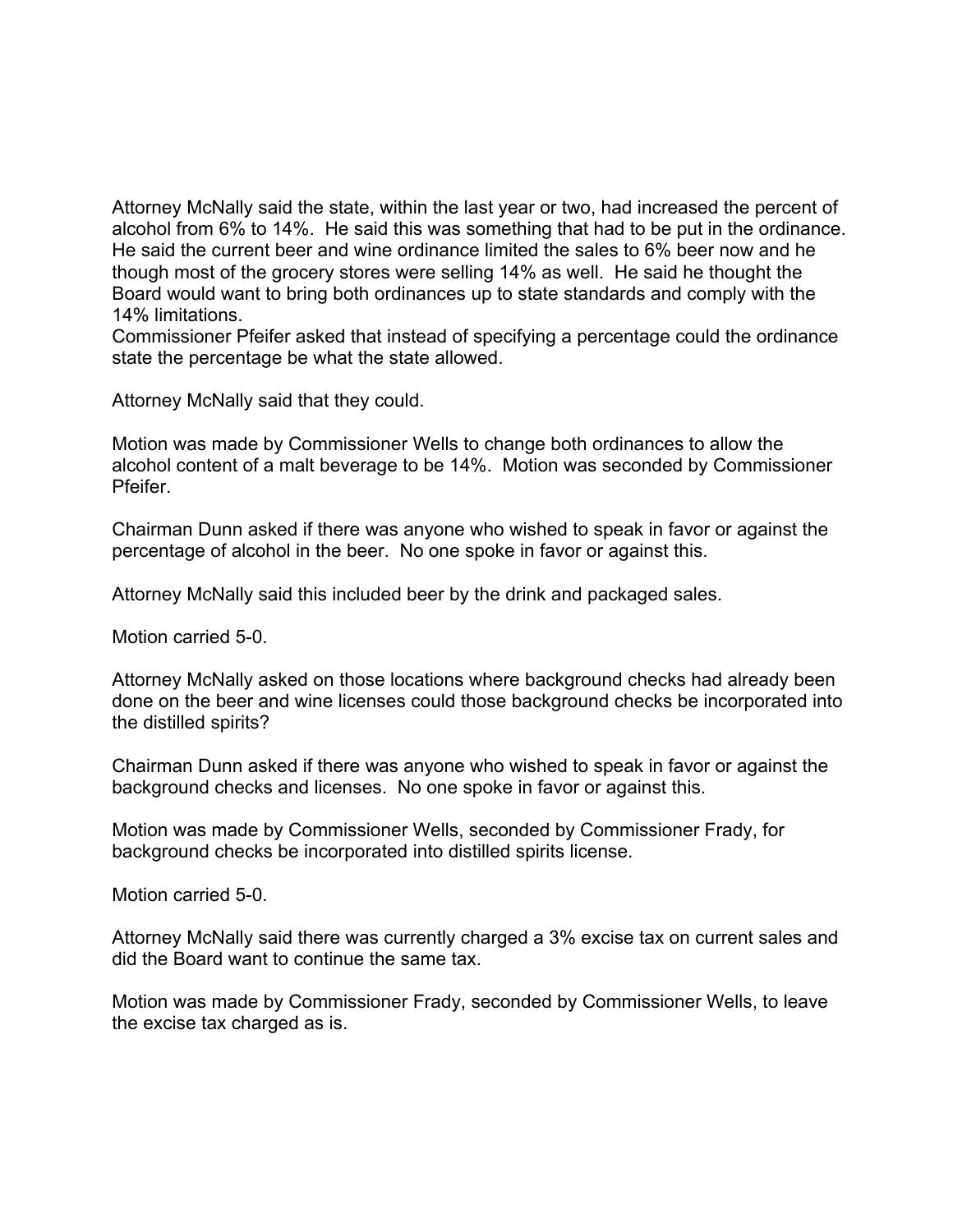Chairman Dunn asked if there was anyone who wished to speak in favor or opposition of the 3% charge of the excise tax. No one spoke in favor or against this.

Motion carried 5-0.

Attorney McNally asked the Board if they wanted a provision in the ordinance to permit mini bars in the hotel rooms. He said there were no hotels now but they would want this on the books for future use.

Motion was made by Commissioner Frady to permit mini bars in the hotel rooms. Motion was seconded by Commissioner Dunn. Discussion followed.

Commissioner VanLandingham asked if the mini bars were in the hotel rooms were they required to have the same license as a regular bar. Attorney McNally said they would have to have a license.

Chairman Dunn asked if there was anyone who wished to speak in favor or against having mini bars in hotel rooms. No one spoke for or against this.

Motion carried 5-0.

Attorney McNally said with the provisions just passed, the Board had an ordinance that could be moved on tonight with the changes just made.

Minutes August 26, 2004 Page 12

Motion was made by Commissioner Wells to incorporate all previous votes into the ordinance and have it drafted to become effective immediately. Motion was seconded by Commissioner Pfeifer.

Chairman Dunn asked if there was anyone who wished to speak in favor or against the entire ordinance. No one spoke in favor or against this.

Commissioner Frady said he said there had been problems in past as to what was considered a premises. He asked on a golf course what was included as premises. He asked if drinks could be taken into the pro shop. Attorney McNally said they had provided for the premises in the existing ordinance to include the golf course where a cart could go out on the golf course and serve mixed drinks.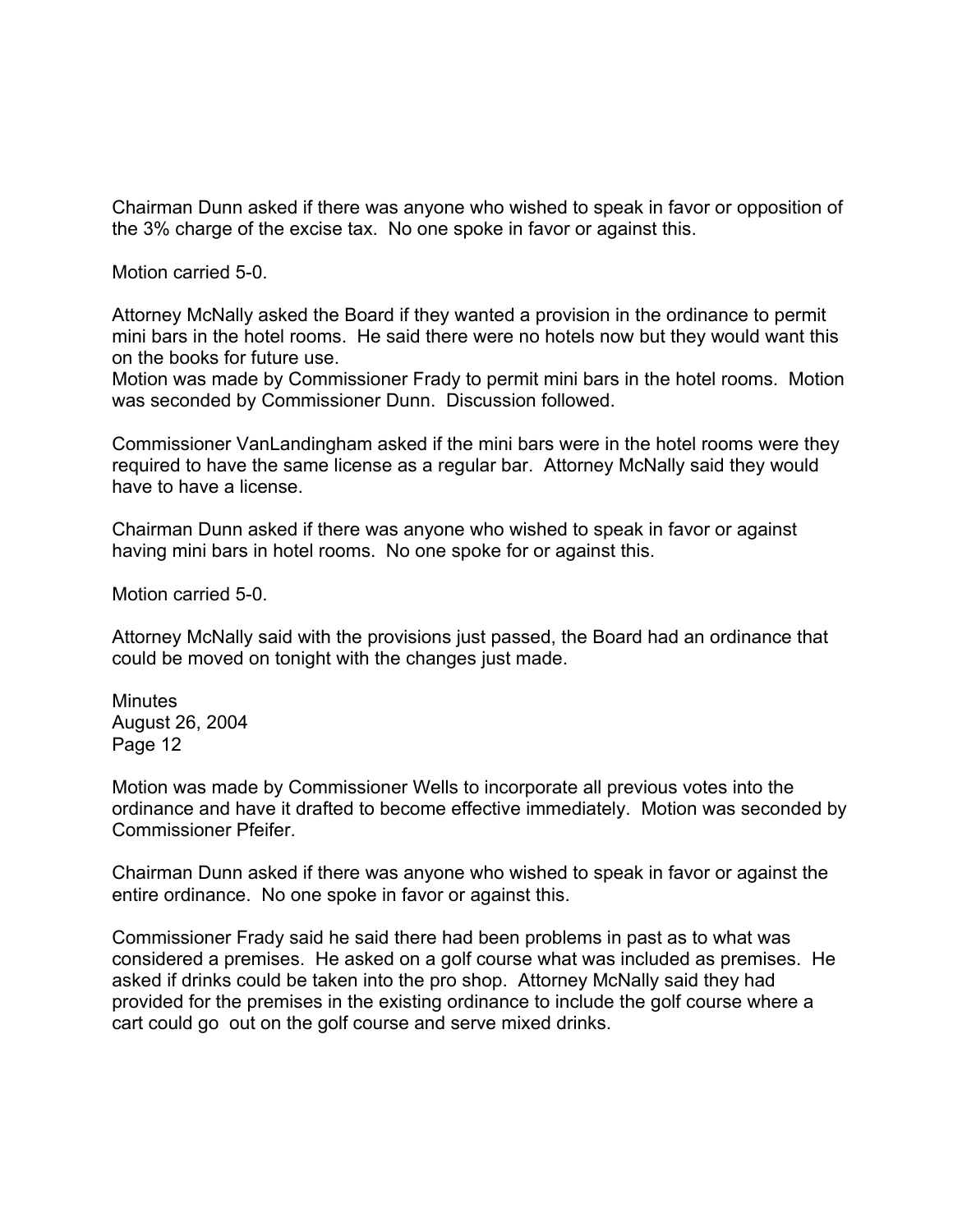Motion carried 5-0. A copy of this ordinance, identified as "Attachment No. 6", follows these minutes and is made an official part hereof.

**CONSENT AGENDA:** Motion was made by Commissioner Wells to approve the Consent Agenda as presented. Motion was seconded by Commissioner Frady. Motion carried 5-  $\Omega$ .

# **INSURANCE REIMBURSEMENT FROM GENERAL FUND TO SHERIFF'S**

**DEPARTMENT:** Approval of transfer of insurance reimbursement from General Fund to Sheriff's Department-Criminal Investigation Division budget.A copy of the

information, identified as "Attachment No. 7", follows these minutes and is made an official part hereof.

**LIBRARY BUDGET ADJUSTMENT:** Approval of Library budget adjustment due to overage in FY04 line items. A copy of the adjustment, identified as "Attachment No. 8", follows these minutes and is made an official part hereof.

## **ROAD DEPARTMENT TO PERFORM WORK FOR THE BOARD OF**

**EDUCATION:** Approval to allow the Road Department to perform work for the Board of Education at Wildcat Way at Whitewater High School. A copy of the request, identified as "Attachment No. 8", follows these minutes and is made an official part hereof.

**BOARD MINUTES:** Approval of minutes for Board of Commissioners meetings held on August 4, 2004 and August 12, 2004.

### **PUBLIC COMMENT:**

Members of the public are allowed up to five minutes each to address the Board on issues of concern other than those items which are on this evening's agenda. There was no public comment.

### **STAFF REPORTS:**

**Attorney McNally:** County Attorney Bill McNally asked for an Executive Session to discuss one legal item.

**EXECUTIVE SESSION:** Motion was made by Commissioner Wells to adjourn to Executive Session to discuss one legal item. Motion was seconded by Commissioner VanLandingham. Motion carried 5-0.